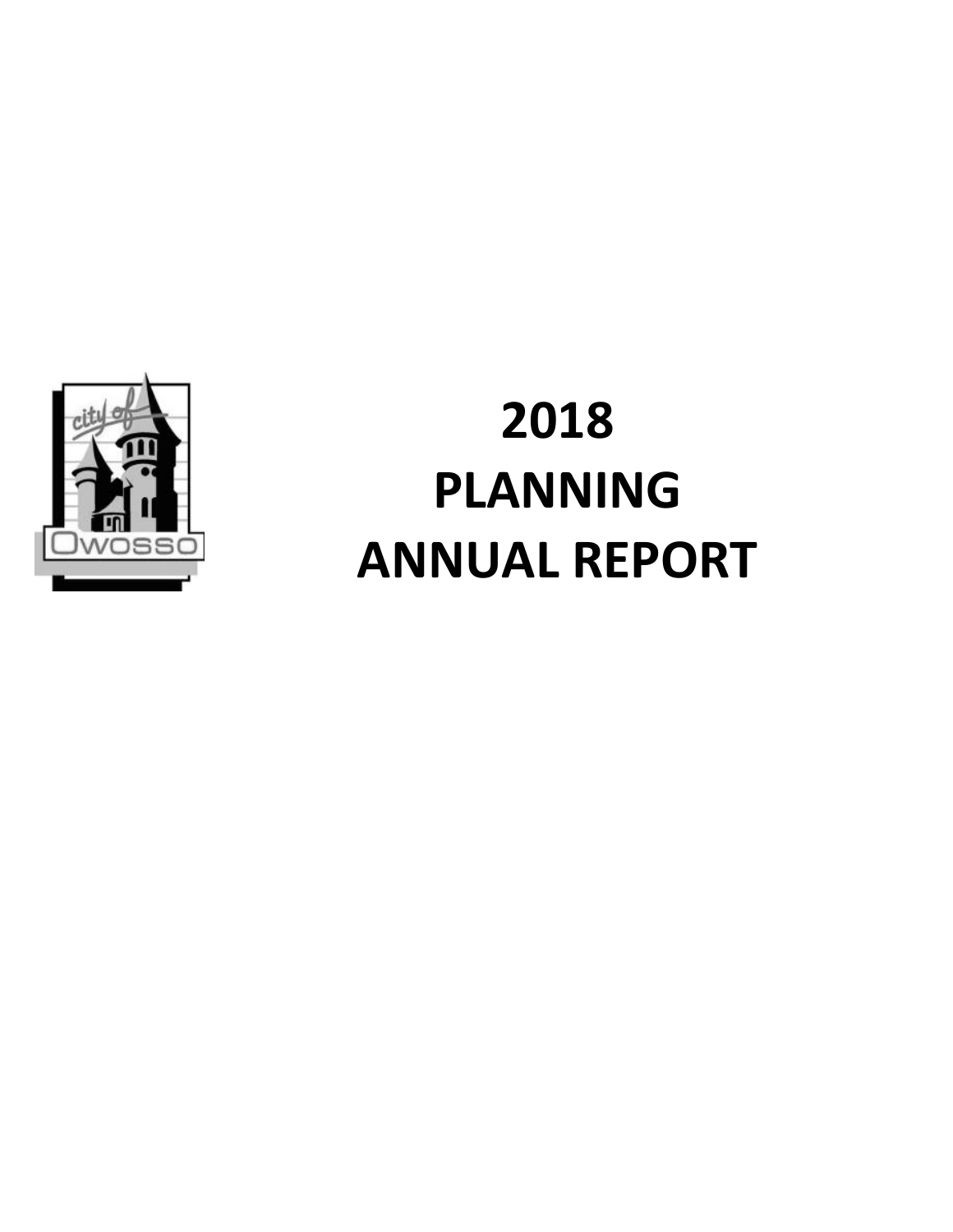## **PLANNING COMMISSION:**

# **1. Membership**

| <b>MEMBER</b>             | <b>TITLE</b> | <b>TERM EXPIRES</b> |
|---------------------------|--------------|---------------------|
| <b>JANAE FEAR</b>         | Secretary    | 06-30-2021          |
| <b>FRANCIS LIVINGSTON</b> | Vice Chair   | 06-30-2021          |
| <b>DANIEL LAW</b>         | Council Rep  | 11-09-2020          |
| <b>BRAD KIRKLAND</b>      |              | 06-30-2020          |
| <b>WILLIAM WASCHER</b>    | Chair        | 06-30-2021          |
| <b>THOMAS TAYLOR</b>      |              | 06-30-2020          |
| <b>TARA JENKINS</b>       |              | 06-30-2019          |
| <b>JAKE ADAMS</b>         |              | 06-30-2019          |
| <b>MATT LAFFERTY</b>      |              | 06-30-2019          |

## **2. Attendance**

|      | Wascher | <b>Adams</b> | Fear | Collison | Cook | Law               | Livingston | Taylor | Kirkland | Lafferty | Jenkins |
|------|---------|--------------|------|----------|------|-------------------|------------|--------|----------|----------|---------|
| Jan  | X       | x            | X    |          |      |                   | X          | x      | X        |          |         |
| Feb  | X       | X            | X    |          |      | Χ                 | X          |        |          |          | X       |
| Mar  | X       | X            |      |          |      |                   | X          | X      | X        |          |         |
| Apr  |         | X            | X    |          |      | Χ                 | X          | X      | X        |          | X       |
| May  | X       | χ            | X    |          |      | Χ                 | Χ          | х      | Χ        |          | X       |
| Jun  |         |              |      |          |      | <b>No Meeting</b> |            |        |          |          |         |
| Jul  |         |              |      |          |      | <b>No Meeting</b> |            |        |          |          |         |
| Aug  | X       | X            | χ    |          |      | X                 | Χ          | Χ      | X        | Χ        |         |
| Sept |         |              |      |          |      | <b>No Meeting</b> |            |        |          |          |         |
| Oct  | X       |              | X    |          |      |                   | X          | X      | X        | Χ        |         |
| Nov  | X       | X            | X    |          |      | X                 |            | X      | X        | X        | X       |
| Dec  | X       |              | X    |          |      | X                 | X          | X      |          | x        | X       |

 $X = present$ 

## **3. Meetings**

Planning Commission meetings are held the 4th Monday of each month, except as noted at 6:30 p.m.

| <b>Meeting Date</b> | <b>Agenda Items</b>                                                                                                                                                                                                                                                                                          |
|---------------------|--------------------------------------------------------------------------------------------------------------------------------------------------------------------------------------------------------------------------------------------------------------------------------------------------------------|
| January 22          | 2017 Planning Commission Annual Report<br>Discussion - Draft ordinance language for Medical Marihuana Facilities<br>Licensing                                                                                                                                                                                |
| February 26         | ZBA request to review section 26-19 of the sign ordinance and consider<br>٠<br>returning to former five foot clearance from the right-of-way<br>Presentation by Paula Givens, attorney with Cannabis Legal Group<br>٠<br>Discussion - Draft ordinance language for Medical Marihuana Facilities<br>Licensing |
| March 26            | Public Hearing - Sign ordinance amendment, section 26-19<br>٠<br>Discussion - Draft ordinance language for Medical Marihuana Facilities<br>٠<br>Licensing                                                                                                                                                    |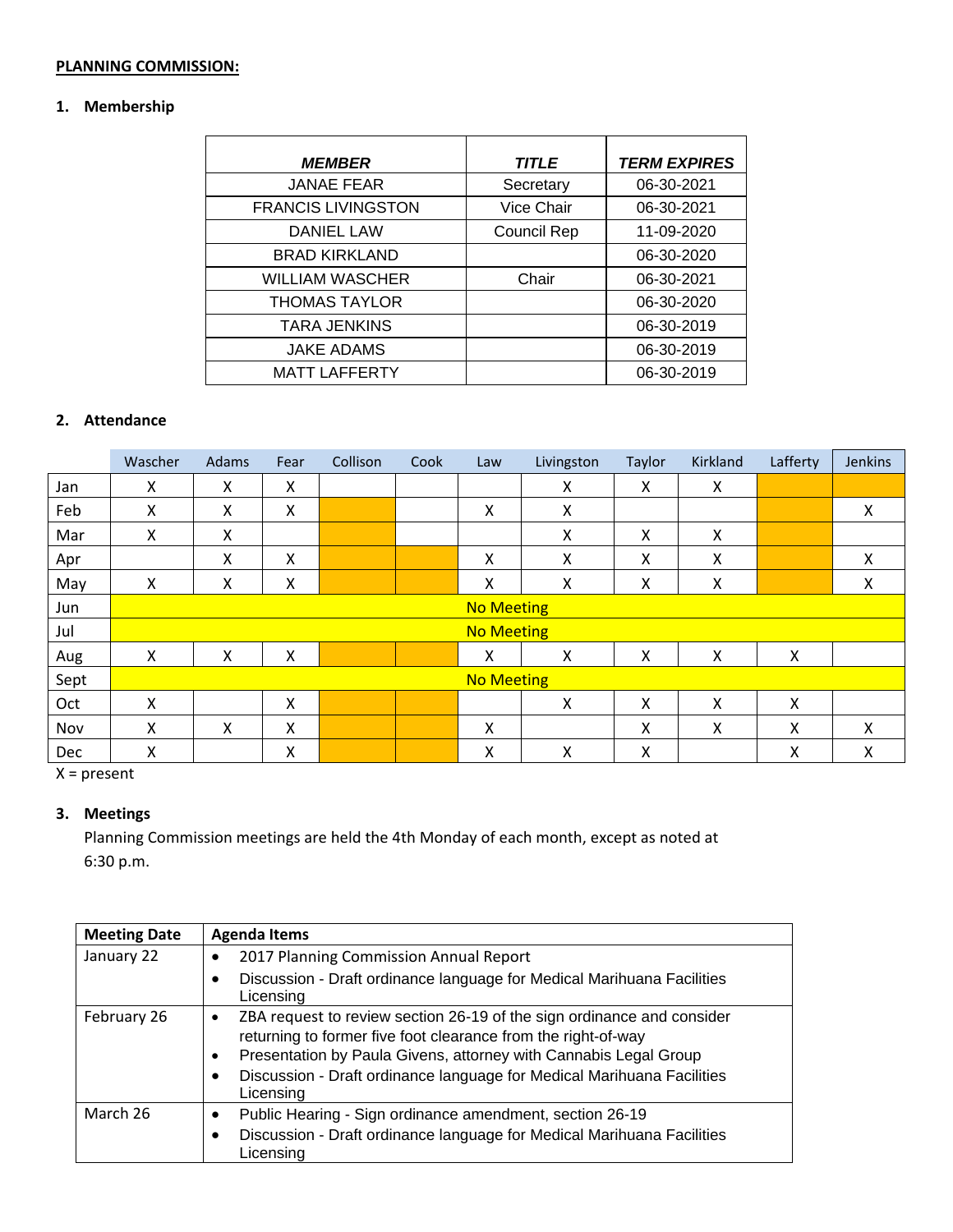| <b>Meeting Date</b> | <b>Agenda Items</b>                                                                                                                                                                                                                                                                                                                                                                                                                                             |
|---------------------|-----------------------------------------------------------------------------------------------------------------------------------------------------------------------------------------------------------------------------------------------------------------------------------------------------------------------------------------------------------------------------------------------------------------------------------------------------------------|
| April 23            | Discussion - Draft ordinance language for Medical Marihuana Facilities<br>$\bullet$<br>Licensing                                                                                                                                                                                                                                                                                                                                                                |
|                     | Discussion - Master Plan Update<br>$\bullet$                                                                                                                                                                                                                                                                                                                                                                                                                    |
| May 29              | Public Hearing - Medical Marihuana Ordinance<br>$\bullet$                                                                                                                                                                                                                                                                                                                                                                                                       |
| June 25             | Canceled due to lack of agenda items                                                                                                                                                                                                                                                                                                                                                                                                                            |
| July 23             | Canceled due to lack of agenda items                                                                                                                                                                                                                                                                                                                                                                                                                            |
| August 27           | Site Plan - Dave Wakeland is requesting site plan approval for a drive through<br>$\bullet$<br>pharmacy at 417 W. Main Street<br><b>Election of Officers</b><br>$\bullet$                                                                                                                                                                                                                                                                                       |
|                     | ZBA request to review and potentially revise of prohibition of pole signs.<br>ZBA request to review and potentially revise specific sign standards as it<br>relates to business centers.<br>ZBA request to review and potentially create a section within the Sign section<br>that details powers, duties and variance criteria.                                                                                                                                |
| September 24        | Canceled due to lack of agenda items                                                                                                                                                                                                                                                                                                                                                                                                                            |
| October 22          | Review of Proposed Amendments to Chapter 26 - Sign Ordinance and provide<br>$\bullet$<br>edits<br>Appointment of Four Planning Commissioners to the Master Plan Sub-<br>$\bullet$                                                                                                                                                                                                                                                                               |
|                     | committee<br>Discussion of Sec 38-197 (11) (6), Sec 38-217(4), Sec 38-242 (9) (6), Sec 38-267<br>٠<br>(10)(6), Sec 38-292 (11). Review of buffer zone requirements for provisioning<br>centers                                                                                                                                                                                                                                                                  |
|                     | Discussion on Sec. 393 and 38-292 (4). Outdoor storage height and screening<br>٠<br>requirements                                                                                                                                                                                                                                                                                                                                                                |
| November 26         | Review of Proposed Amendments to Chapter 26 - Sign Ordinance - provided<br>$\bullet$<br>edits<br>Review of Proposed Amendments to Chapter 38 - Zoning Ordinance buffer<br>$\bullet$<br>zone requirements for medical marihuana businesses Sec 38-197, Sec 38-217,<br>Sec 38-242, Sec 38-267, Sec 38-292 - provided edits                                                                                                                                        |
|                     | Review of Proposed Amendments to Chapter 38 - Zoning Ordinance industrial<br>$\bullet$<br>outdoor storage screening Sec. 38-292, Sec. 38-312, Sec. 38-393 and 38-389 -<br>reviewed                                                                                                                                                                                                                                                                              |
|                     | Review of Proposed Amendments to Chapter 38 - Zoning Ordinance amateur<br>$\bullet$<br>radio antenna regulations Sec. 97-379 - reviewed                                                                                                                                                                                                                                                                                                                         |
|                     | Appointment of a Fourth Planning Commissioners to the Master Plan Sub-<br>$\bullet$<br>committee                                                                                                                                                                                                                                                                                                                                                                |
| December 10         | Review of Proposed Amendments to Chapter 38 - Zoning Ordinance buffer<br>$\bullet$<br>zone requirements for medical marihuana businesses Sec 38-197, Sec 38-217,<br>Sec 38-242, Sec 38-267, Sec 38-292 - set a public hearing for January meeting<br>Review of Proposed Amendments to Chapter 38 - Zoning Ordinance industrial<br>٠<br>outdoor storage screening Sec. 38-292, Sec. 38-312, Sec. 38-393 and 38-389 -<br>set a public hearing for January meeting |
|                     | Review of Proposed Amendments to Chapter 38 - Zoning Ordinance amateur<br>$\bullet$<br>radio antenna regulations Sec. 38-379 -provided edits and set a public hearing<br>for January meeting<br>Planning Commission discussion and possible recommendation to City Council<br>٠<br>on a Recreational Marijuana Facility Moratorium - this agenda item was                                                                                                       |
|                     | motioned by City Council - recommended moratorium                                                                                                                                                                                                                                                                                                                                                                                                               |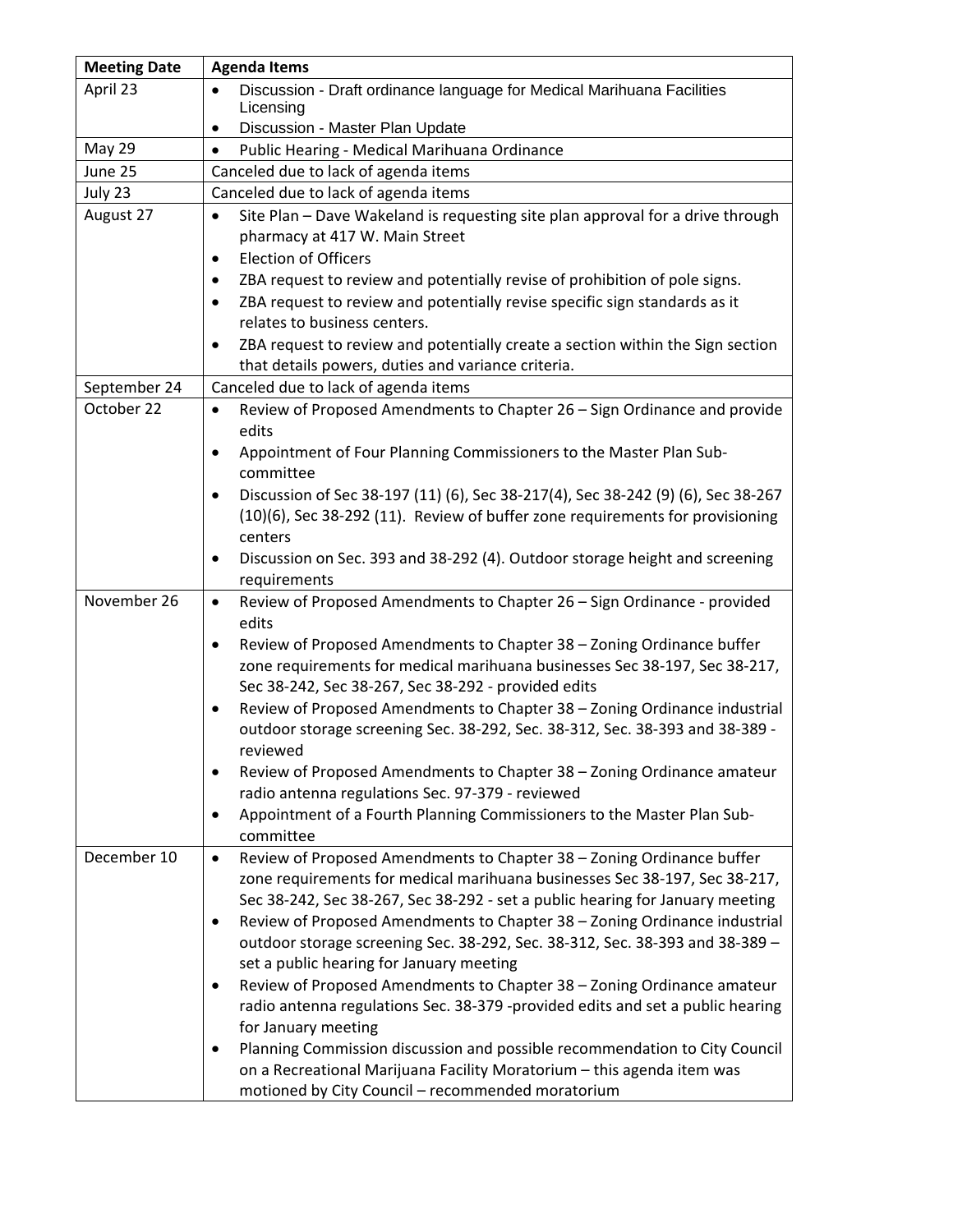#### 3. **Master Plan Review**

At their meeting August  $6<sup>th</sup>$ , 2018, the Owosso City Council approved the professional service agreement for the Master Plan Update between the City and CIB Planning, Inc. of Fenton, Michigan.

The following 4 members of Planning Commission were appointed to the Master Plan Subcommittee:

| JANAE FEAR                |
|---------------------------|
| <b>FRANCIS LIVINGSTON</b> |
| THOMAS TAYLOR             |
| JAKE ADAMS                |

The Master Plan kick off meeting was held on Wednesday, October 24<sup>th</sup>. The consultants and the City Manager, Assistance City Manager and Main Street Manager met to discuss the process and held a tour of the City. The Master Plan Subcommittee later joined the conversation which included discussing the process, current city vision statement, city priorities, public engagement, and identifying priorities on a city map.

City Staff has some goal setting work to do with various Boards and hopes to work with the consultants to kick off focus group meetings in February.

## 4. **Zoning Ordinance Amendments**

| <b>Section</b>        | Amendment/Addition                                                      | <b>Status</b>                         |
|-----------------------|-------------------------------------------------------------------------|---------------------------------------|
| Section 16.5          | Amendment - Medical marihuana                                           | Approved                              |
| Section 38-5          |                                                                         |                                       |
| Section 38-217        |                                                                         |                                       |
| Section 38-242        |                                                                         |                                       |
| Section 38-267        |                                                                         |                                       |
| Section 38-292        |                                                                         |                                       |
| Section 26-19         | Amendment - Sign ordinance five foot clearance from<br>the right-of-way | Approved                              |
| Chapter 26            | Amendments to sign ordinance                                            | <b>Next Step</b><br>Public<br>Hearing |
| Section 38-197        | Amendments to buffer zone requirements for medical                      | Next Step                             |
| Section 38-217        | marihuana businesses                                                    | Public                                |
| Section 38-242        |                                                                         | Hearing                               |
| Section 38-267        |                                                                         |                                       |
| Section 38-292        |                                                                         |                                       |
| Section 38-292        | Amendments industrial outdoor storage screening                         | <b>Next Step</b>                      |
| Section 38-312        |                                                                         | Public                                |
| <b>Section 38-393</b> |                                                                         | Hearing                               |
| Section 38-389        |                                                                         |                                       |
| Section 38-379        | Addition of amateur radio antenna regulations Sec. 38-<br>379           | <b>Next Step</b><br>Public<br>Hearing |

a. Zoning ordinance: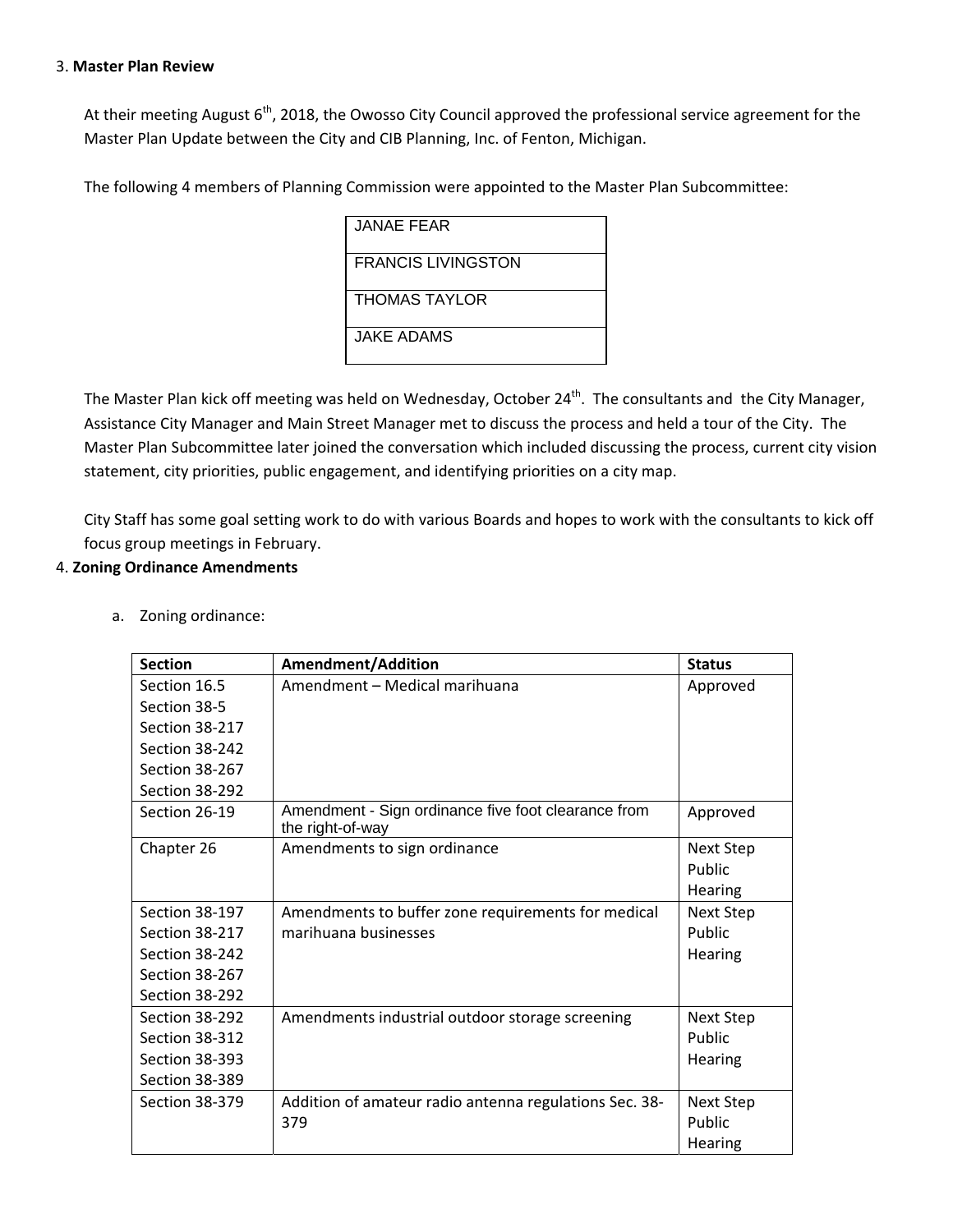## b. Rezoning Requests:

None requested in 2018

## **ZONING BOARD OF APPEALS**

#### **1. Membership:**

| <b>MEMBER</b>              | <b>TITLE</b>                         | <b>TERM EXPIRES</b> |
|----------------------------|--------------------------------------|---------------------|
| <b>RANDY HORTON</b>        | Chair                                | 6-20-2020           |
| <b>THOMAS TAYLOR</b>       | PC Representative                    | 6-30-2021           |
| <b>CHRISTOPHER EVELETH</b> | Vice Chair<br>Council Representative | 11-14-2022          |
| <b>KENT TELESZ</b>         |                                      | 6-30-2019           |
| <b>MATTHEW GRUBB</b>       | Secretary                            | 6-30-2021           |
| <b>JOHN HORVATH</b>        | Alternate                            | 6-30-2019           |
| <b>VACANT</b>              | Alternate                            |                     |

## **2. Attendance**

|            | Horton | Eveleth | <b>Taylor</b> | <b>Telesz</b>     | Jozwiak | Horvath | Grubb |
|------------|--------|---------|---------------|-------------------|---------|---------|-------|
| Jan        |        |         |               | <b>No Meeting</b> |         |         |       |
| Feb        | X      | X       |               |                   | X       | X       | X     |
| Mar        |        |         |               | <b>No Meeting</b> |         |         |       |
| Apr        |        |         |               | <b>No Meeting</b> |         |         |       |
| May        |        |         |               | <b>No Meeting</b> |         |         |       |
| <b>Jun</b> | Χ      |         | X             |                   |         | X       |       |
| Jul        |        |         |               | <b>No Meeting</b> |         |         |       |
| Aug        | X      |         |               | X                 |         |         | X     |
| Sept       | Χ      |         |               | X                 |         | X       | X     |
| Oct        | X      |         | X             |                   |         |         | X     |
| Nov        |        |         |               | <b>No Meeting</b> |         |         |       |
| <b>Dec</b> |        |         |               | <b>No Meeting</b> |         |         |       |

 X = present

# **3. Meetings:**

Zoning Board of Appeals meetings are held the 3rd Tuesday of each month, except as noted at 9:30 a.m.

| <b>Meeting Date</b> | <b>Agenda Items</b>                                                                                                                                                                                                      |
|---------------------|--------------------------------------------------------------------------------------------------------------------------------------------------------------------------------------------------------------------------|
| January 16          | Canceled due to lack of agenda items                                                                                                                                                                                     |
| February 20         | 640 N. Shiawassee Street is seeking a dimensional variance to waive the<br>$\bullet$<br>setback requirement of 10' from the right-of-way in order to install a new sign<br>on the exiting pole and foundation - Approved |
| March 20            | Canceled due to lack of agenda items                                                                                                                                                                                     |
| April 17            | Canceled due to lack of agenda items                                                                                                                                                                                     |
| May 15              | Canceled due to lack of agenda items                                                                                                                                                                                     |
| June 19             | 114 W. Main Street is appeal staff decision that LED lights are signage - ZBA<br>$\bullet$<br>decision LED lights were not signage                                                                                       |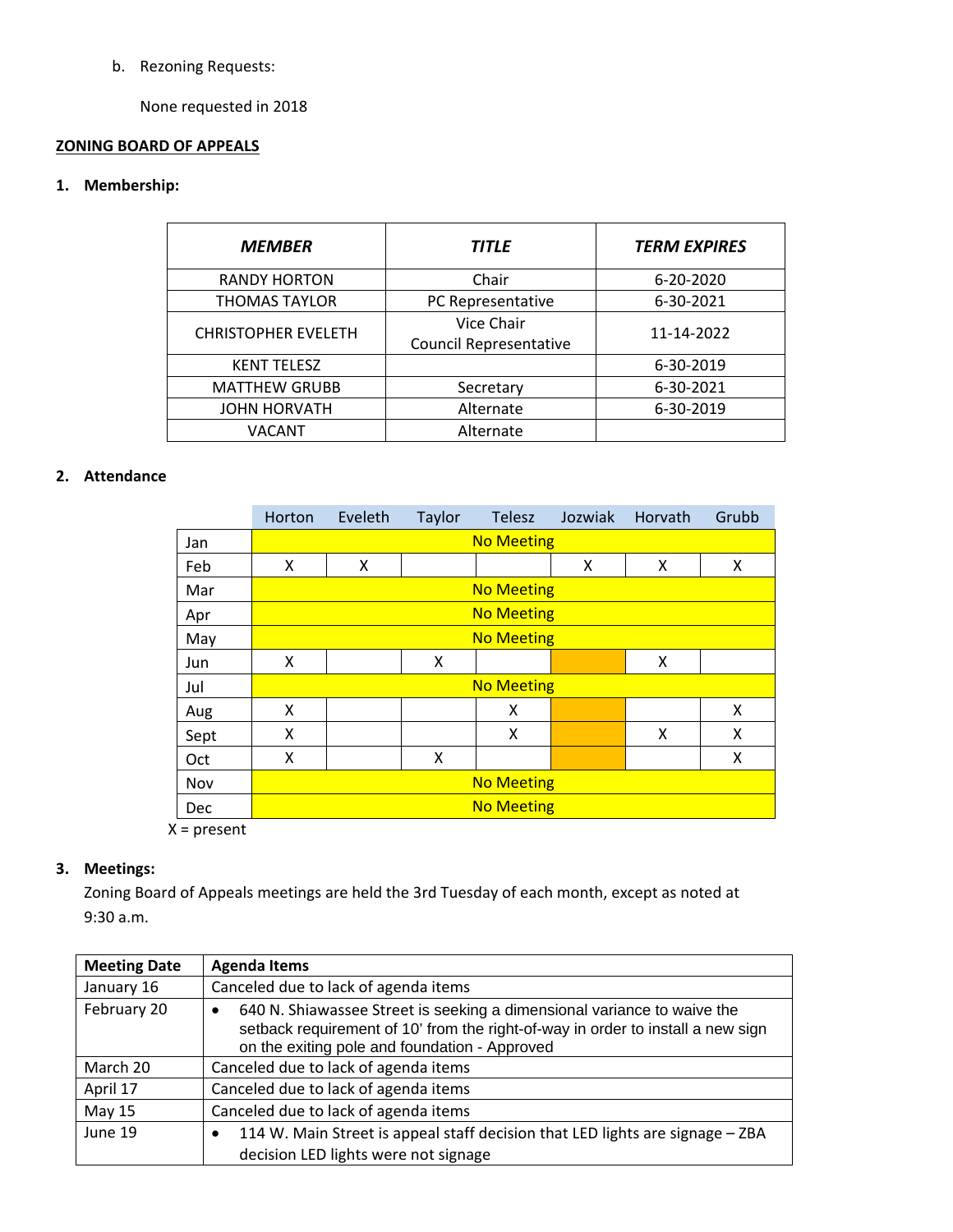| <b>Meeting Date</b> | <b>Agenda Items</b>                                                                                                                                                                                                                                                                                                                                                                                                                                                                                                                                                                                                                                                                                                                                                                                                                                                                                                                                                                                                                                                                                                                                                                                                                                                                                                                                                                                                                                                                                                                                 |  |  |  |  |
|---------------------|-----------------------------------------------------------------------------------------------------------------------------------------------------------------------------------------------------------------------------------------------------------------------------------------------------------------------------------------------------------------------------------------------------------------------------------------------------------------------------------------------------------------------------------------------------------------------------------------------------------------------------------------------------------------------------------------------------------------------------------------------------------------------------------------------------------------------------------------------------------------------------------------------------------------------------------------------------------------------------------------------------------------------------------------------------------------------------------------------------------------------------------------------------------------------------------------------------------------------------------------------------------------------------------------------------------------------------------------------------------------------------------------------------------------------------------------------------------------------------------------------------------------------------------------------------|--|--|--|--|
| July 17             | Canceled due to lack of agenda items                                                                                                                                                                                                                                                                                                                                                                                                                                                                                                                                                                                                                                                                                                                                                                                                                                                                                                                                                                                                                                                                                                                                                                                                                                                                                                                                                                                                                                                                                                                |  |  |  |  |
| August 21           | 427 W. Main Street is seeking a variance from Article XII. B-4 General<br>$\bullet$<br>Business Districts, Section 38-268, (4) b. which states Business in the character<br>of a drive-in or open front store, subject to the following conditions: Access<br>points shall be located at least sixty (60) feet from the intersection of any two<br>(2) streets. - Approved<br>503 S. Shiawassee Street is seeking a variance from Chapter 26 - Signs, Article<br>$\bullet$<br>IV. General Provisions, Sec. 26-18. - Prohibited signs which states the<br>following signs are prohibited in all districts: (9) Pylon or pole signs not<br>provided for in this chapter - Approved<br>Interpretation requested of Sec. 26-21. - Specific sign standards. Footnotes to<br>$\bullet$<br>the Sign Dimensional Standards and Regulations Table (b). - Sent to Planning<br>Commission                                                                                                                                                                                                                                                                                                                                                                                                                                                                                                                                                                                                                                                                      |  |  |  |  |
| September 18        | 804 W. Oliver Street seeking variances from Sec. 38-379 (1) where the<br>$\bullet$<br>accessory building is structurally attached to a main building, it shall be<br>subject to, and must conform to, all regulations of this chapter applicable to<br>main building. Section 38-351 states that a structure within the R-1 zoning<br>district shall have a minimum side yard setback of 8 feet, a minimum rear yard<br>setback of 35 feet and maximum lot coverage of 25% - All Approved<br>215 Oakwood Ave seeking variances from Section 38-393 (3) states that<br>fences and hedges in front yards that function as exterior side yards must<br>follow front yard restrictions unless the fence or hedge is installed or planted<br>at least nineteen (19) feet back from the right-of-way line or follows the<br>building line of the nearest legal structure. All such fences and hedges must<br>meet clear vision requirements for streets, driveways, and sidewalks and (2)<br>states front yard fences or hedges must be less than fifty (50) percent solid,<br>impervious, or of an obscuring nature above a height of thirty (30) inches<br>above the curb or centerline of the street, and not exceed four (4) feet in total<br>height. - All Approved<br>620 Lee Street seeking variances from Sec. 38-379 (4) states no detached<br>$\bullet$<br>accessory building shall be located closer than ten (10) feet to any main<br>building nor shall it be located closer than three (3) feet to any side or rear lot<br>line. - Approved |  |  |  |  |
| October 16          | Baker College seeking multiple variances for signage - All Approved<br>$\bullet$                                                                                                                                                                                                                                                                                                                                                                                                                                                                                                                                                                                                                                                                                                                                                                                                                                                                                                                                                                                                                                                                                                                                                                                                                                                                                                                                                                                                                                                                    |  |  |  |  |
| November 20         | Canceled due to lack of agenda items                                                                                                                                                                                                                                                                                                                                                                                                                                                                                                                                                                                                                                                                                                                                                                                                                                                                                                                                                                                                                                                                                                                                                                                                                                                                                                                                                                                                                                                                                                                |  |  |  |  |
| December 18         | Canceled due to lack of agenda items                                                                                                                                                                                                                                                                                                                                                                                                                                                                                                                                                                                                                                                                                                                                                                                                                                                                                                                                                                                                                                                                                                                                                                                                                                                                                                                                                                                                                                                                                                                |  |  |  |  |

#### **TRAINING**

- City Staff attended the Michigan Association of Planning conference
- Assistance City Manager attended a MEDC Pro‐forma Training
- Assistance City Manager completed the RRC Best Practices online training
- MSU Extension Restrictions on Zoning Authority document was provided to PC members in December 2018

#### **JOINT MEETINGS**

None held in 2018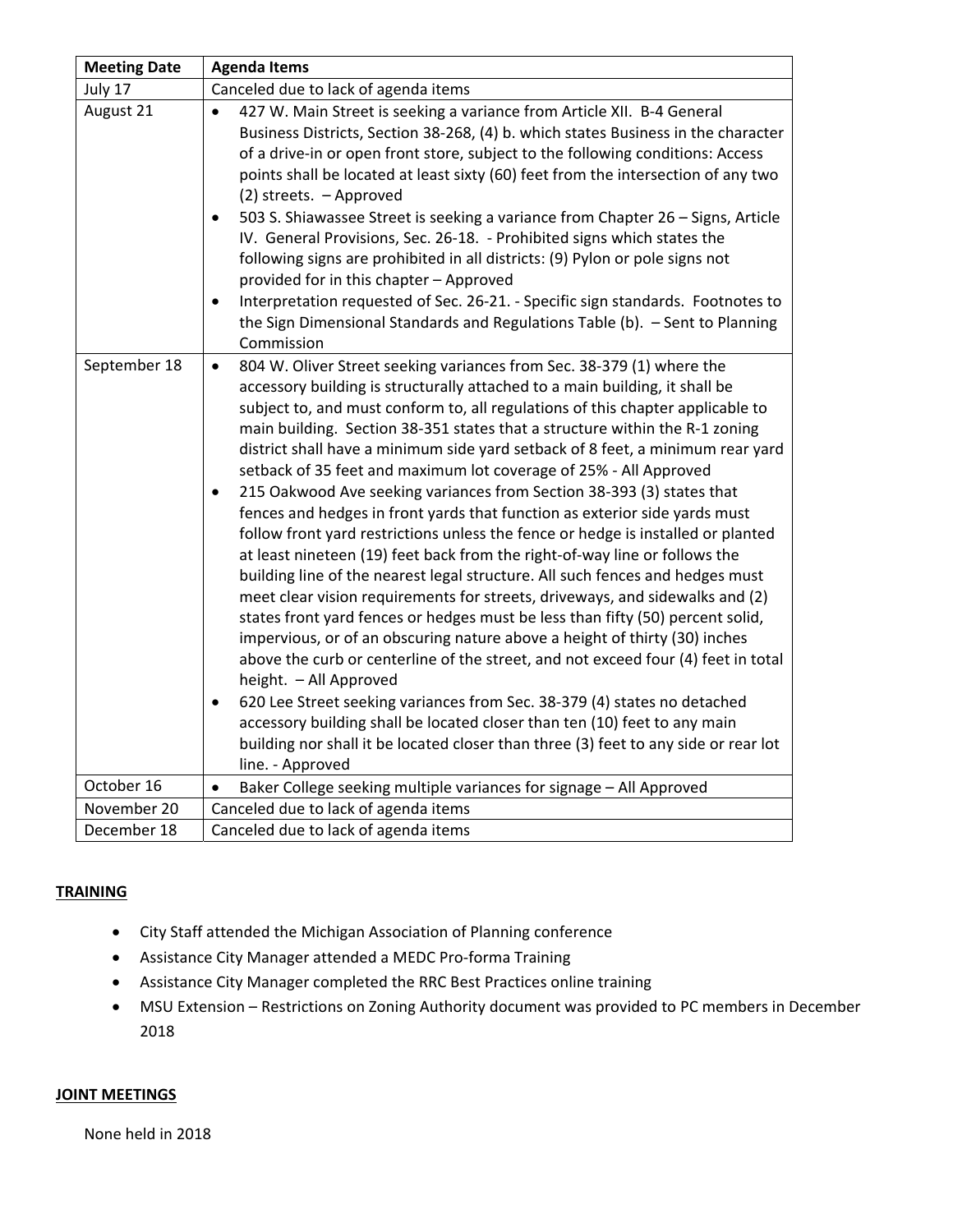## **REDEVELOPMENT READY COMMUNITIES:**

|                                     | <b>Report of Findings</b>                                                                                                                                                                                                                                                                                                                                                                                                                                                                                           | Progress Report  |                            |
|-------------------------------------|---------------------------------------------------------------------------------------------------------------------------------------------------------------------------------------------------------------------------------------------------------------------------------------------------------------------------------------------------------------------------------------------------------------------------------------------------------------------------------------------------------------------|------------------|----------------------------|
| Criteria                            | August 1, 2017                                                                                                                                                                                                                                                                                                                                                                                                                                                                                                      | October 1, 2018* |                            |
| <b>Best Practice 1.1: The Plans</b> |                                                                                                                                                                                                                                                                                                                                                                                                                                                                                                                     |                  |                            |
| The governing body has              |                                                                                                                                                                                                                                                                                                                                                                                                                                                                                                                     |                  |                            |
| adopted a master plan in the        |                                                                                                                                                                                                                                                                                                                                                                                                                                                                                                                     |                  |                            |
| past five years.                    | N                                                                                                                                                                                                                                                                                                                                                                                                                                                                                                                   | N                | Currently working on       |
| The governing body has              |                                                                                                                                                                                                                                                                                                                                                                                                                                                                                                                     |                  |                            |
| adopted a downtown plan.            | N                                                                                                                                                                                                                                                                                                                                                                                                                                                                                                                   | N                | Currently working on       |
| The governing body has              |                                                                                                                                                                                                                                                                                                                                                                                                                                                                                                                     |                  |                            |
| adopted a corridor plan.            |                                                                                                                                                                                                                                                                                                                                                                                                                                                                                                                     |                  |                            |
| The governing body has              |                                                                                                                                                                                                                                                                                                                                                                                                                                                                                                                     |                  |                            |
| adopted a capital improvements      |                                                                                                                                                                                                                                                                                                                                                                                                                                                                                                                     |                  |                            |
| plan.                               | N.                                                                                                                                                                                                                                                                                                                                                                                                                                                                                                                  | N <sub>1</sub>   | Will January 2019          |
| <b>Best Practice 1.2: Public</b>    |                                                                                                                                                                                                                                                                                                                                                                                                                                                                                                                     |                  |                            |
| Participation                       |                                                                                                                                                                                                                                                                                                                                                                                                                                                                                                                     |                  |                            |
| The community has a public          |                                                                                                                                                                                                                                                                                                                                                                                                                                                                                                                     |                  |                            |
| participation plan for engaging a   |                                                                                                                                                                                                                                                                                                                                                                                                                                                                                                                     |                  |                            |
| diverse set of community            |                                                                                                                                                                                                                                                                                                                                                                                                                                                                                                                     |                  |                            |
|                                     | N                                                                                                                                                                                                                                                                                                                                                                                                                                                                                                                   | Y                |                            |
|                                     |                                                                                                                                                                                                                                                                                                                                                                                                                                                                                                                     |                  |                            |
|                                     |                                                                                                                                                                                                                                                                                                                                                                                                                                                                                                                     |                  |                            |
|                                     |                                                                                                                                                                                                                                                                                                                                                                                                                                                                                                                     |                  |                            |
|                                     |                                                                                                                                                                                                                                                                                                                                                                                                                                                                                                                     |                  |                            |
|                                     |                                                                                                                                                                                                                                                                                                                                                                                                                                                                                                                     |                  |                            |
|                                     |                                                                                                                                                                                                                                                                                                                                                                                                                                                                                                                     |                  |                            |
|                                     |                                                                                                                                                                                                                                                                                                                                                                                                                                                                                                                     |                  |                            |
|                                     |                                                                                                                                                                                                                                                                                                                                                                                                                                                                                                                     |                  |                            |
|                                     |                                                                                                                                                                                                                                                                                                                                                                                                                                                                                                                     |                  |                            |
|                                     |                                                                                                                                                                                                                                                                                                                                                                                                                                                                                                                     |                  |                            |
|                                     |                                                                                                                                                                                                                                                                                                                                                                                                                                                                                                                     |                  | Will occur after MP update |
|                                     |                                                                                                                                                                                                                                                                                                                                                                                                                                                                                                                     |                  |                            |
| for areas of concentrated           |                                                                                                                                                                                                                                                                                                                                                                                                                                                                                                                     |                  |                            |
|                                     |                                                                                                                                                                                                                                                                                                                                                                                                                                                                                                                     |                  |                            |
| locations and encourages the        |                                                                                                                                                                                                                                                                                                                                                                                                                                                                                                                     |                  |                            |
| type and form of development        |                                                                                                                                                                                                                                                                                                                                                                                                                                                                                                                     |                  |                            |
| desired.                            | N                                                                                                                                                                                                                                                                                                                                                                                                                                                                                                                   | N                | Will occur after MP update |
| The zoning ordinance includes       |                                                                                                                                                                                                                                                                                                                                                                                                                                                                                                                     |                  |                            |
| flexible zoning tools to            |                                                                                                                                                                                                                                                                                                                                                                                                                                                                                                                     |                  |                            |
| encourage development and           |                                                                                                                                                                                                                                                                                                                                                                                                                                                                                                                     |                  |                            |
| redevelopment.                      | Υ                                                                                                                                                                                                                                                                                                                                                                                                                                                                                                                   | Υ                |                            |
| The zoning ordinance allows for     |                                                                                                                                                                                                                                                                                                                                                                                                                                                                                                                     |                  |                            |
| a variety of housing options.       | Y.                                                                                                                                                                                                                                                                                                                                                                                                                                                                                                                  | Y                |                            |
| The zoning ordinance includes       |                                                                                                                                                                                                                                                                                                                                                                                                                                                                                                                     |                  |                            |
| standards to improve non -          |                                                                                                                                                                                                                                                                                                                                                                                                                                                                                                                     |                  |                            |
|                                     | N.                                                                                                                                                                                                                                                                                                                                                                                                                                                                                                                  | N                | Will occur after MP update |
|                                     |                                                                                                                                                                                                                                                                                                                                                                                                                                                                                                                     |                  |                            |
| flexible parking requirements.      | N                                                                                                                                                                                                                                                                                                                                                                                                                                                                                                                   | N                | Will occur after MP update |
| The zoning ordinance includes       |                                                                                                                                                                                                                                                                                                                                                                                                                                                                                                                     |                  |                            |
| standards for green                 |                                                                                                                                                                                                                                                                                                                                                                                                                                                                                                                     |                  |                            |
| infrastructure.                     | N                                                                                                                                                                                                                                                                                                                                                                                                                                                                                                                   | N                | Will occur after MP update |
| The zoning ordinance is user -      |                                                                                                                                                                                                                                                                                                                                                                                                                                                                                                                     |                  |                            |
|                                     | N                                                                                                                                                                                                                                                                                                                                                                                                                                                                                                                   |                  | Will occur after MP update |
|                                     | stakeholders.<br>The community demonstrates<br>that public participation efforts<br>go beyond the basic methods.<br>The community shares<br>outcomes of public participation<br>processes.<br><b>Best Practice 2.1: Zoning</b><br><b>Regulations</b><br>The governing body has<br>adopted a zoning ordinance<br>that aligns with the goals of the<br>current master plan.<br>The zoning ordinance provides<br>development in appropriate<br>motorized transportation.<br>The zoning ordinance includes<br>friendly. | Υ<br>N<br>N      | Υ<br>Υ<br>N<br>N           |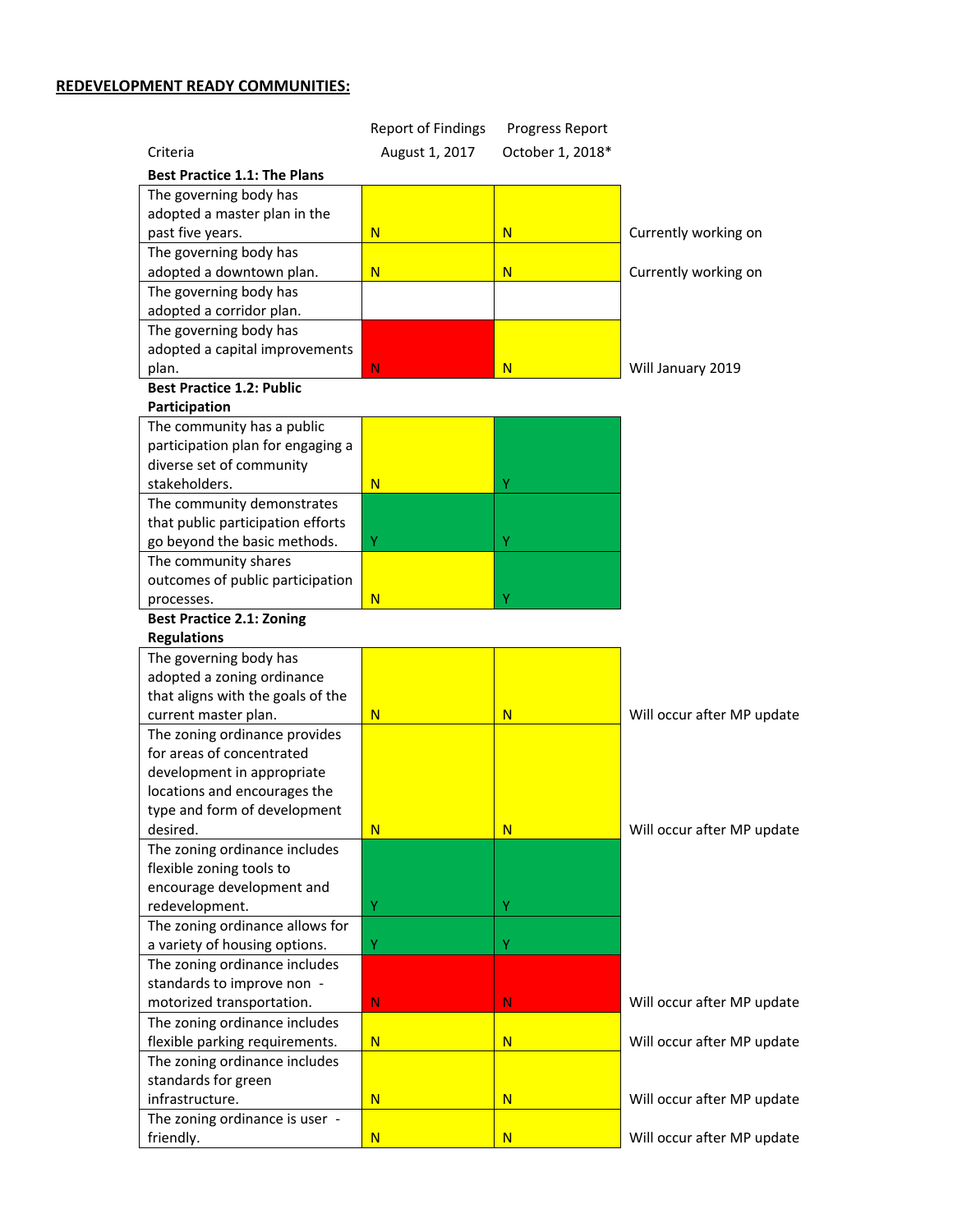#### **Best Practice 3.1: Development Review Policy and Procedures**

| ,                                                         |                         |    |                          |
|-----------------------------------------------------------|-------------------------|----|--------------------------|
| The zoning ordinance articulates                          |                         |    |                          |
| a thorough site plan review                               |                         |    |                          |
| process.                                                  | Υ                       | Y  |                          |
| The community has a qualified                             |                         |    |                          |
| intake professional.                                      | Υ                       | Υ  |                          |
| The community defines and                                 |                         |    |                          |
| offers conceptual site plan                               |                         |    |                          |
| review meetings for applicants.                           | N                       | N. | Completed and on website |
| The community encourages a                                |                         |    |                          |
| developer to seek input from                              |                         |    |                          |
| neighboring residents and                                 |                         |    |                          |
| businesses at the onset of the                            |                         |    |                          |
| application process.                                      | N                       | Υ  |                          |
| The appropriate departments                               |                         |    |                          |
| engage in joint site plan                                 |                         |    |                          |
| reviews.                                                  | Υ                       | Υ  |                          |
| The community has a clearly                               |                         |    |                          |
| documented internal staff                                 |                         |    | Implemented BS&A         |
| review policy.                                            | N                       | N  | tracking                 |
| The community promptly acts                               |                         |    | Implemented BS&A         |
| on development requests.                                  | $\overline{\mathsf{N}}$ | N  | tracking                 |
| The community has a method to                             |                         |    | Implemented BS&A         |
| track development projects.                               | $\overline{\mathsf{N}}$ | N  | tracking                 |
| The community annually                                    |                         |    |                          |
| reviews the successes and                                 |                         |    |                          |
| challenges with the site plan                             |                         |    |                          |
| review and approval                                       |                         |    |                          |
| procedures.                                               | N                       | N. |                          |
| <b>Best Practice 3.2: Guide to</b>                        |                         |    |                          |
|                                                           |                         |    |                          |
|                                                           |                         |    |                          |
| <b>Development</b>                                        |                         |    |                          |
| The community maintains an                                |                         |    |                          |
| online guide to development                               |                         |    |                          |
| that explains policies,<br>procedures and steps to obtain |                         |    |                          |
| approvals.                                                | $\overline{\mathsf{N}}$ | N  | Completed and on website |
|                                                           |                         |    |                          |
| The community annually<br>reviews the fee schedule.       | N                       |    | Completed and on website |
| <b>Best Practice 4.1: Recruitment</b>                     |                         |    |                          |
| and Orientation                                           |                         |    |                          |
| The community sets                                        |                         |    |                          |
| expectations for board and                                |                         |    |                          |
| commission positions.                                     | $\overline{\mathsf{N}}$ | N  | Currently working on     |
|                                                           |                         |    |                          |
| The community provides                                    |                         |    |                          |
| orientation packets to all<br>appointed and elected       |                         |    |                          |
|                                                           |                         |    |                          |
| members of development<br>related boards and              |                         |    | Will work on after Board |
| commissions.                                              | N                       | N  | expectations             |
| <b>Best Practice 4.2: Education</b>                       |                         |    |                          |
| and Training                                              |                         |    |                          |
| The community has a dedicated                             |                         |    |                          |
| source of funding for training.                           | Υ                       | Υ  |                          |
| The community identifies                                  |                         |    |                          |
|                                                           |                         |    |                          |
| training needs and tracks<br>attendance of the governing  |                         |    |                          |